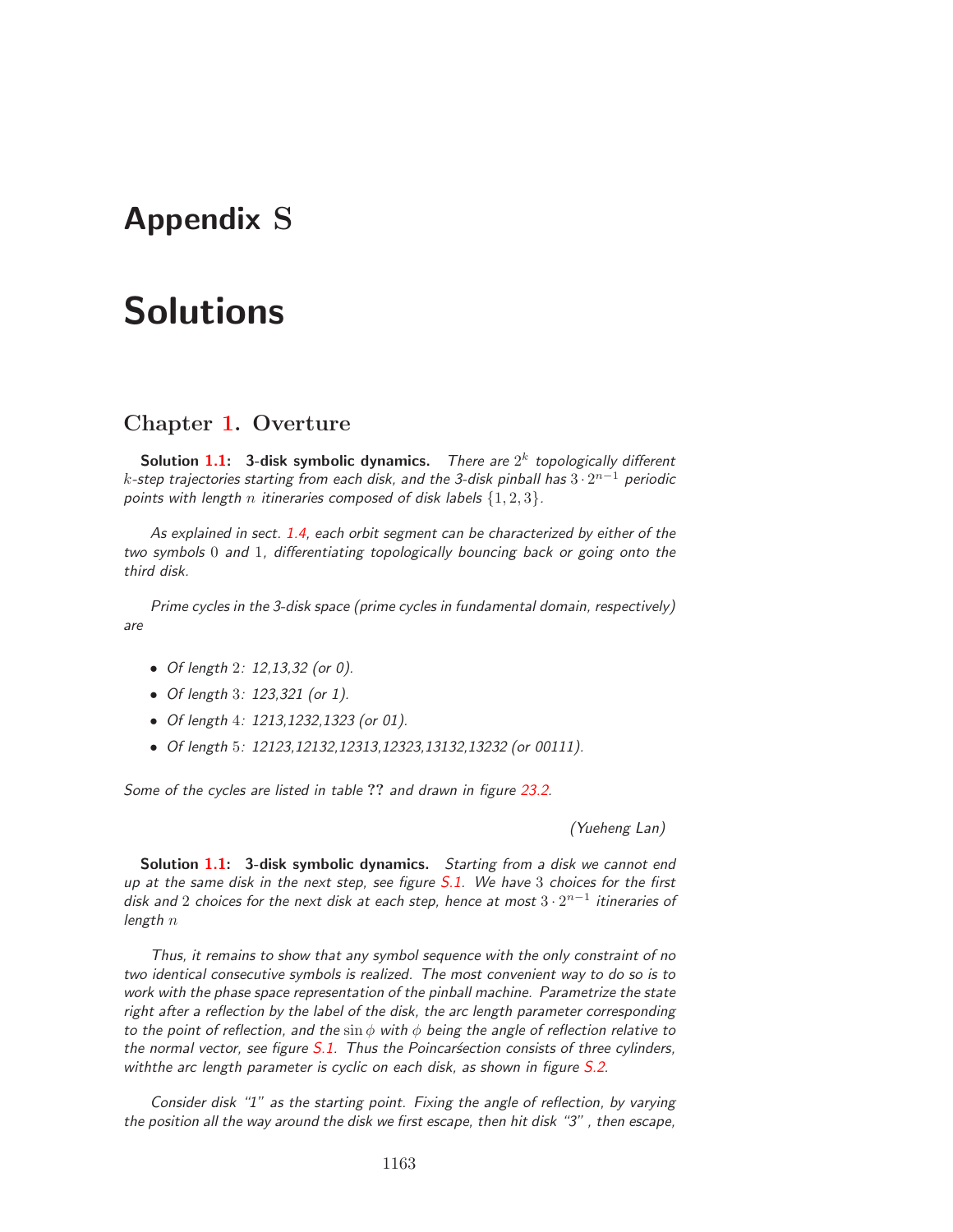

**Figure S.1:** Geometry of the 3-disk pinball.



**Figure S.2:** (a) The phase space of the 3-disk pinball. (b) The part of phase space which remains on the table for one more iterate. (c) The images of the disks in one iteration.

then hit disk "2" , and then escape again, when increasing the arc length parameter in the manner indicated in figure  $S.1$  (a). Thus-if the disks are sufficiently well separated– there are two strips of initial conditions which do not escape. By symmetry this yields figure  $S.1$  (b) where the numbers indicate onto which disk these initial trajectories are going to end up on. By time reversal Figure  $S.1(c)$  shows the strips labeled by disk where the pinball came from.

Combining figure  $S.1$  (b) and (c) we obtain three sections, which are the same except for the labeling of the disks. One of such section is shown in figure S.3.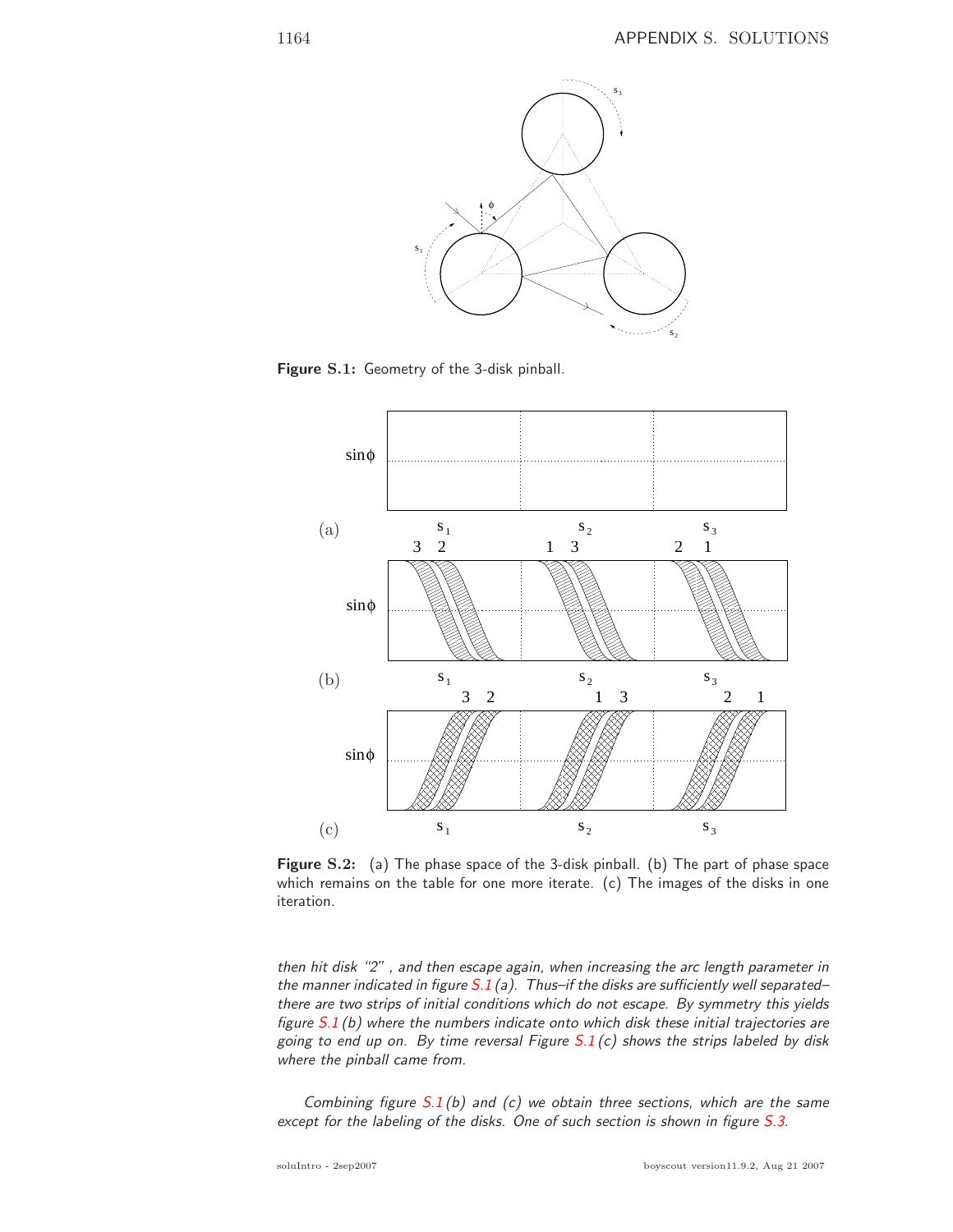

**Figure S.3:** The intersection of one iterate images and preimages.



**Figure S.4:** Monotonicity of the billiard map.

The billiard map enjoys a certain monotonicity, as depicted in figure S.4, which easily verified by inspecting figure  $S.1$ . It says that any curve connecting the two boundaries of one of the strips gets mapped to a curve within the image of that strip running all the way across from top to bottom.

This, in particular, means that the intersections of the image of the previous disk and the initial conditions to land onto the next disk, see figure S.3, will map onto (thin) strips running across from to to bottom, as shown in figure  $S.5$ .



**Figure S.5:** Images in the second iterate. This is, of course, schematically, because we dropped the labels of the disks; in fact, the two intersection regions get mapped onto two different disks.

Finally, since the images of the intersection regions run all the way across in the vertical direction, we can iterate the argument. Every time the number of strips doubles, and we find regions of states which can go to either of the two neighboring disks at every step. Hence any symbol sequence with no repeat of consecutive symbols can be realized.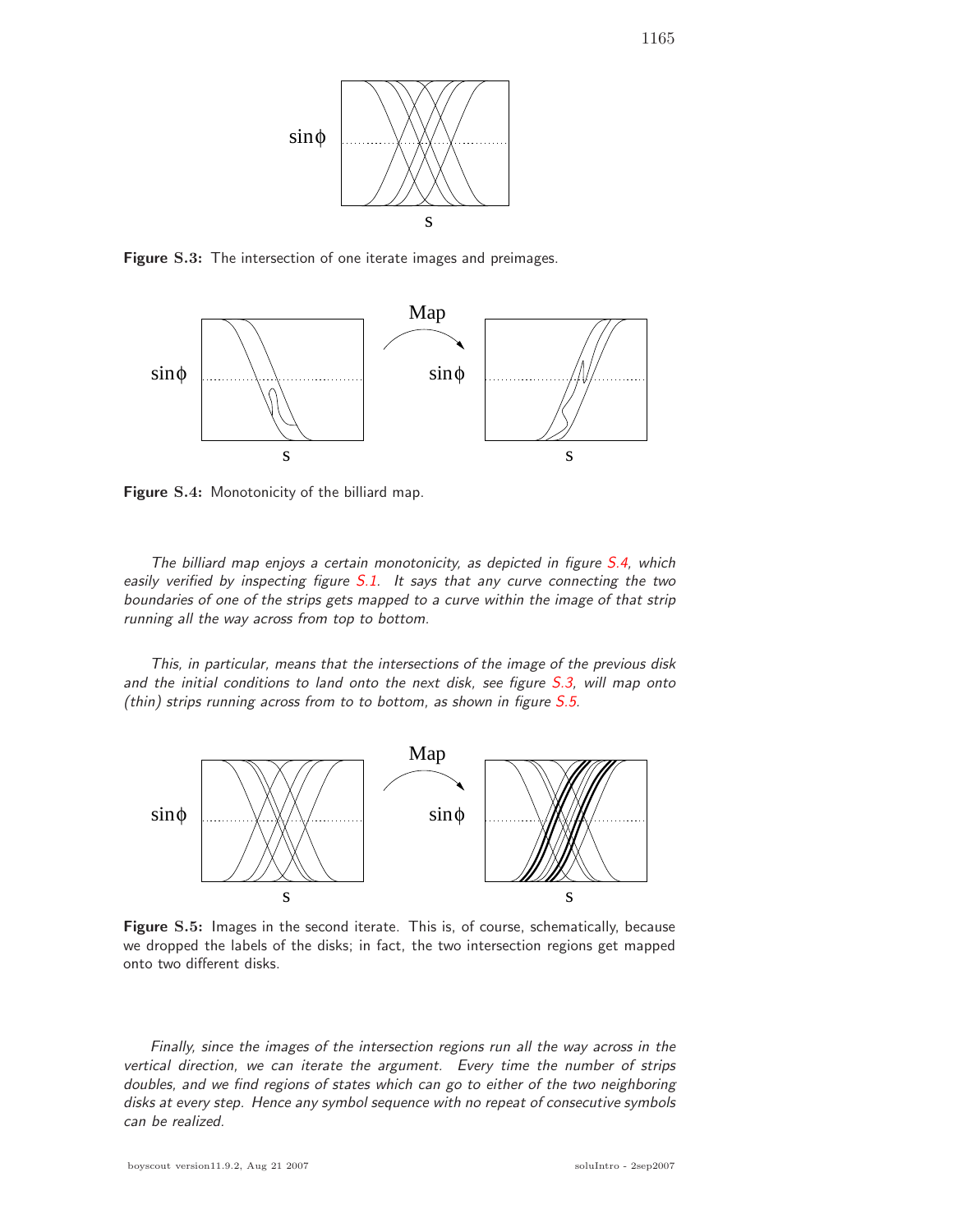Sensitivity!initial

The itineraries of periodic points of period  $2, 3, 4, 5$  are

|    | all periodic cycles                             |
|----|-------------------------------------------------|
|    | 12 13 21 23 31 32                               |
| -2 | 123 132 213 231 312 321                         |
|    | 1212 1213 1232 1312 1313 1323 2121 2123 2131    |
|    | 2313 2321 2323 3121 3131 3132 3212 3231 3232    |
| 5  | 12123 12132 12312 12313 12323 13123 13132 13212 |
|    | 13213 13232 21213 21231 21313 21321 21323 23121 |
|    | 23123 23131 23213 23231 31212 31231 31232 31312 |
|    | 31321 32121 32131 32132 32312 32321.            |

The prime cycles (lexically lowest cycle point itinerary within a non-repeating cycle) are indicated in bold, and the ones given in the exercise are sketched in figure S.6.



**Figure S.6:** Sketch of the indicated prime cycles.

## (Alexander Grigo)

**Solution 1.2: Sensitivity to initial conditions.** To estimate the pinball sensitivity we consider a narrow beam of point particles bouncing between two disks, figure  $S.7$  (a). Or if you find this easier to visualize, think of a narrow ray of light. We assume that the ray of light is focused along the axis between the two points. This is where the least unstable periodic orbit lies, so its stability should give us an upper bound on the number of bounces we can expect to achieve. To estimate the stability we assume that the ray of light has a width  $w(t)$  and a "dispersion angle"  $\theta(t)$  (we assume both are small), figure  $S.7$  (b). Between bounces the dispersion angle stays constant while the width increases as

$$
w(t) \approx w(t') + (t - t')\theta
$$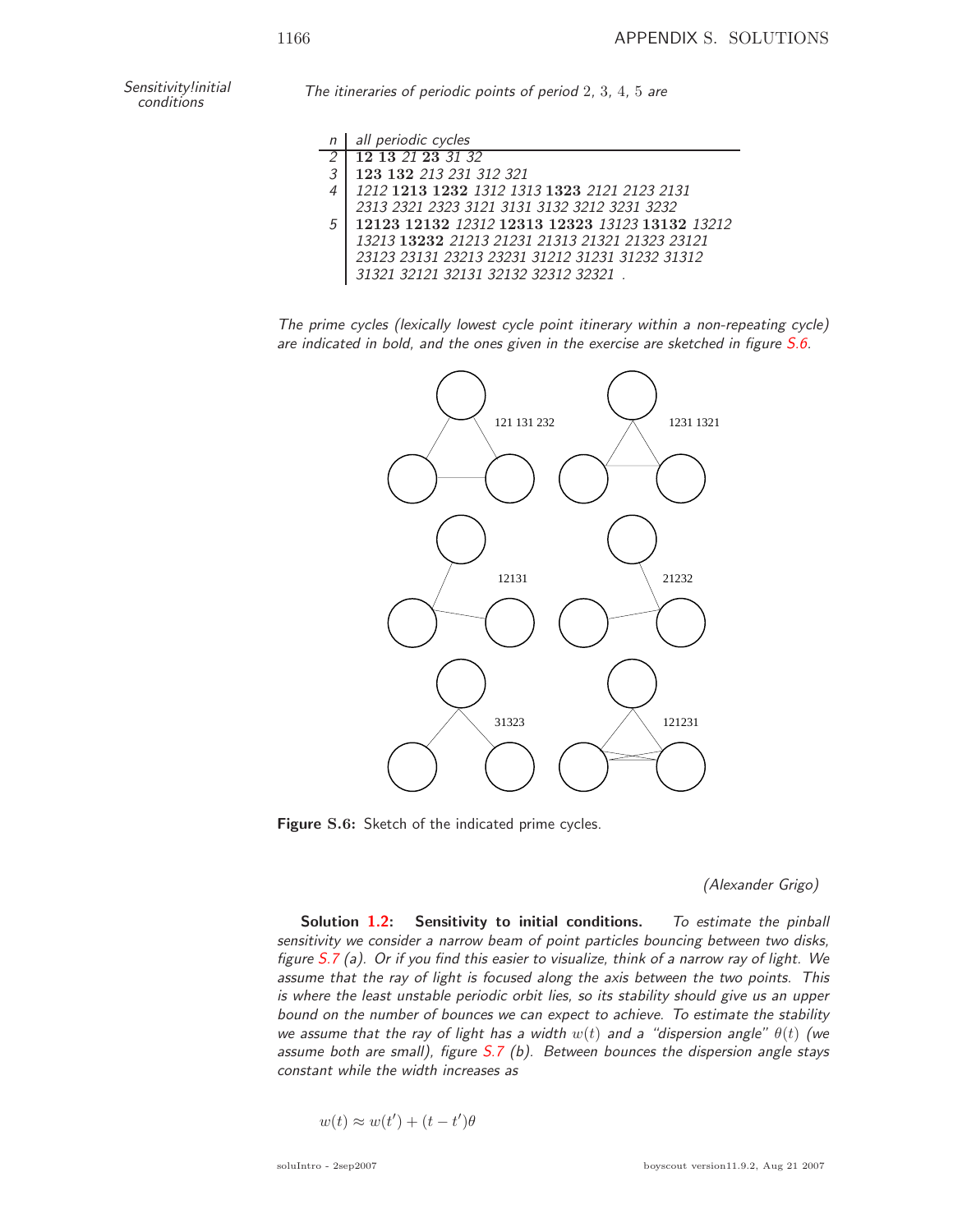

**Figure S.7:** The 2-disk pinball (a) geometry, (b) defocusing of scattered rays.

At each bounce the width stays constant while the angle increases by

$$
\theta_{n+1} = \theta_n + 2\phi \approx \theta_n + w(t)/a.
$$

where  $\theta_n$  denotes the angle after bounce n. Denoting the width of the ray at the nth bounce by  $w_n$  then we obtain the pair of coupled equations

$$
w_{n+1} = w_n + (R - 2a) \theta_n
$$
  
\n
$$
\theta_n = \theta_{n-1} + \frac{w_n}{a}
$$
  
\n(S.1)  
\n(S.2)

where we ignore corrections of order  $w_n^2$  and  $\theta_n^2$ . Solving for  $\theta_n$  we find

$$
\theta_n = \theta_0 + \frac{1}{a} \sum_{j=1}^n w_n.
$$

Assuming  $\theta_0 = 0$  then

$$
w_{n+1} = w_n + \frac{R - 2a}{a} \sum_{j=1}^{n} w_n
$$

Plugging in the values in the question we find the width at each bounce in Ångstrøms grows as 1, 5, 29, 169, 985, etc. To find the asymptotic behavior for a large number of bounces we try an solution of the form  $w_n = ax^n$ . Substituting this into the equation above and ignoring terms that do not grow exponentially we find solutions

$$
w_n \approx a w_n^{asym} = a(3 \pm 2\sqrt{2})^n
$$

The solution with the positive sign will clearly dominate. The constant  $a$  we cannot determine by this local analysis although it is clearly proportional to  $w_0$ . However, the asymptotic solution is a good approximation even for quite a small number of bounces.